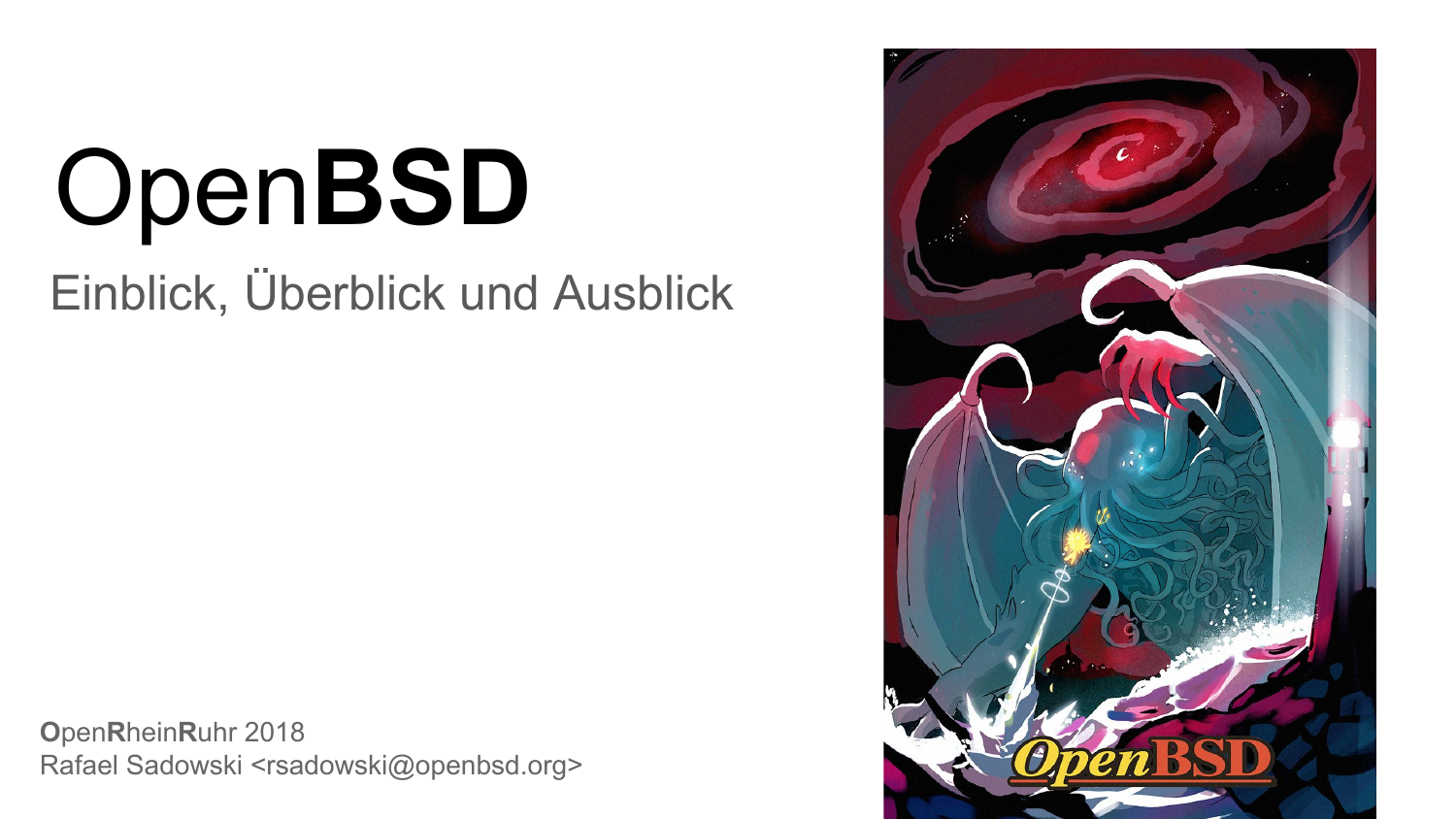## whoami(1)

- Erste Aktivität auf ports@
	- May 04, 2011; 1:18pm
	- NEW: graphics/opencv
- April 2017
	- Invitation
	- CVS commit rights
- Night-Job
	- OpenBSD ports (KDE5, CMake, Qt)
- Day-Job
	- IT Consultant Computacenter AG & Co. oHG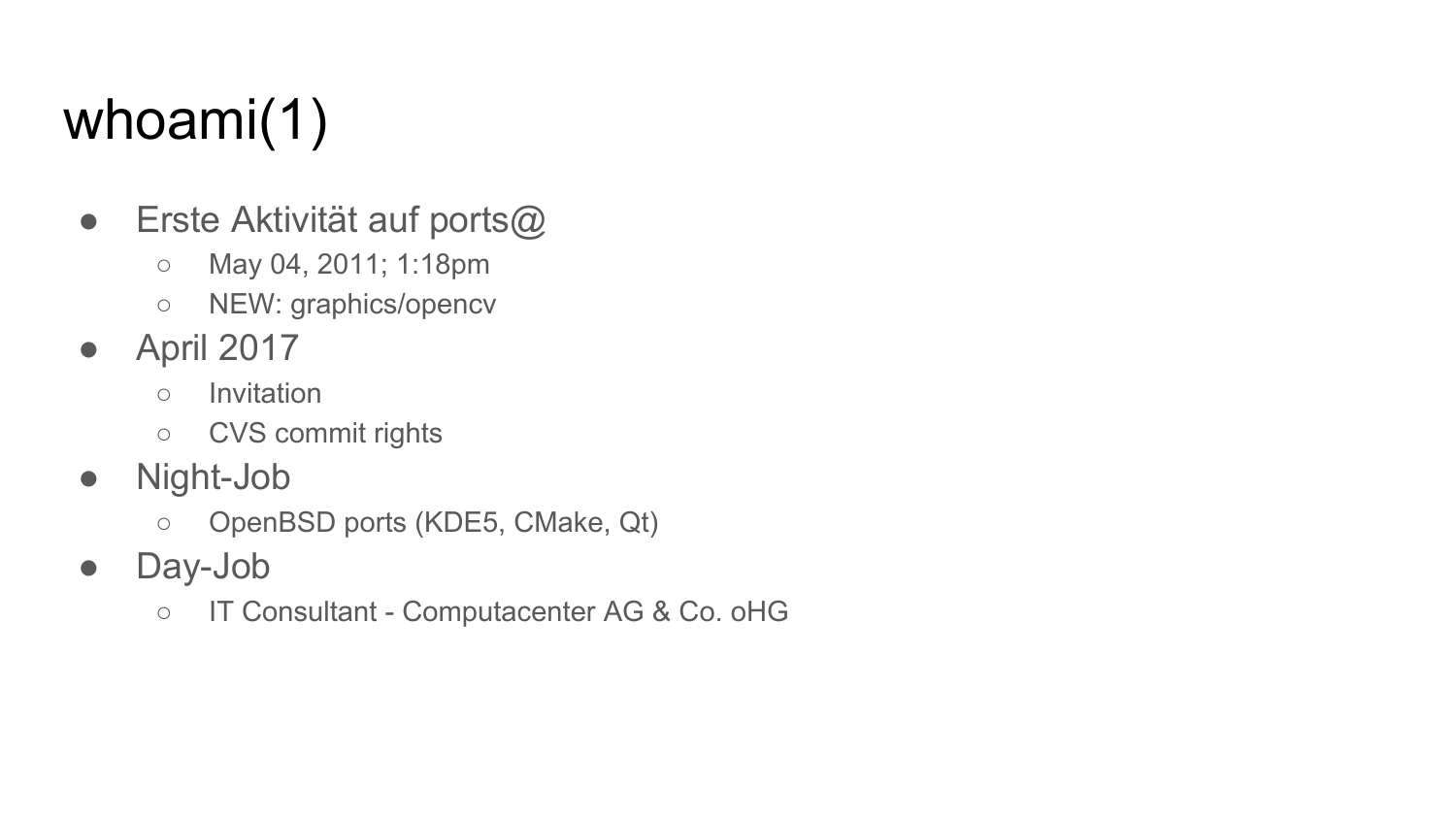

- **FREIES** UNIX-like Betriebssystem
- Forked NetBSD. **Theo de Raadt** (October 18, 1995)
- amd64, i386, arm7, arm64, sparc64 ...
- Wir sind die mit dem **Kugelfisch** und **Aluminiumhütten**!?

Alle Details gibt es auf **https://www.OpenBSD.org**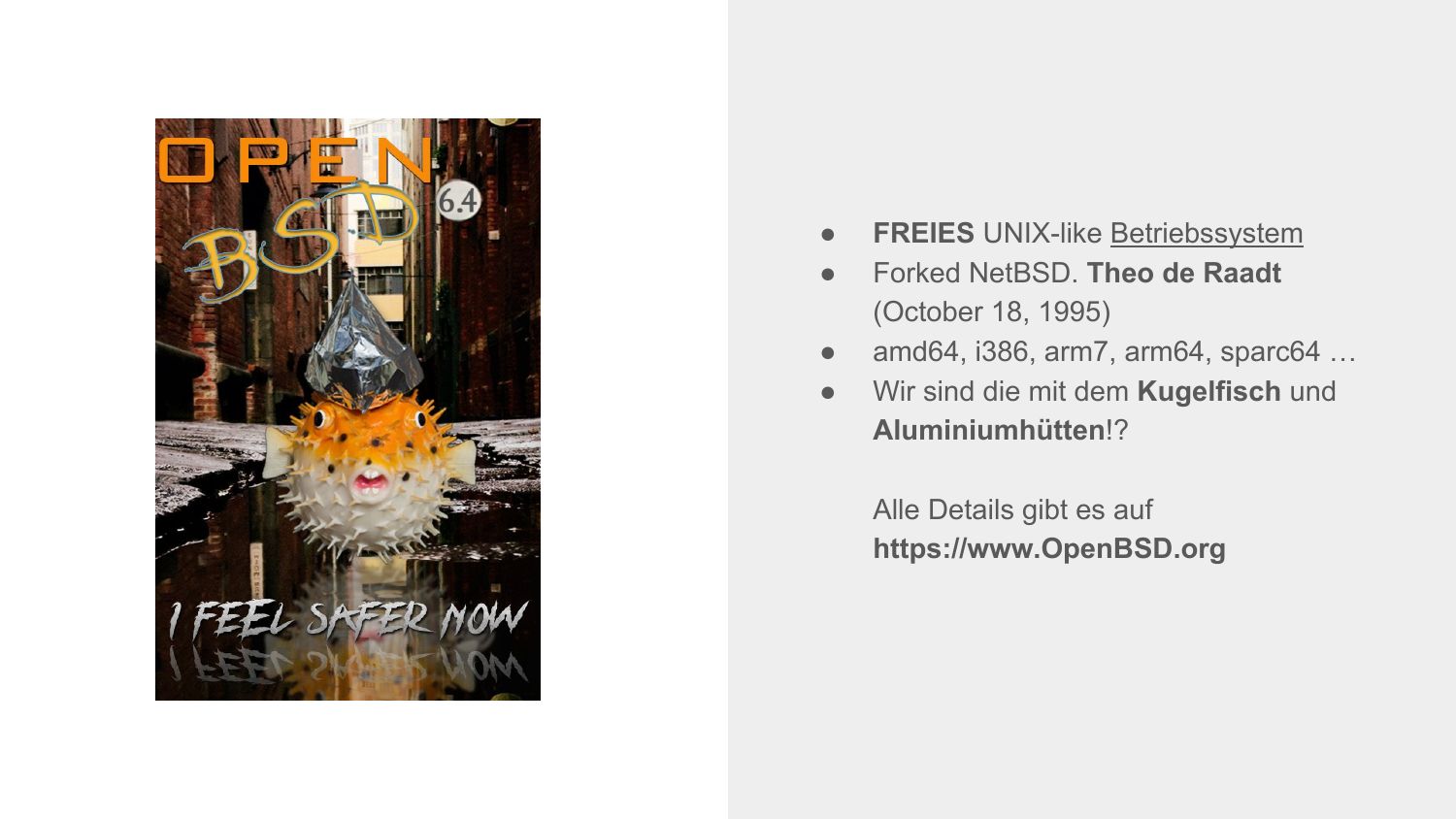#### OpenBSD - Projektziele

- "Try to be the #1 **most secure o**perating **s**ystem."
- Bereitstellung der bestmöglichen **Entwicklungsplattform**.
- Ausschließlich Software verwenden, die **freien Lizenzen** unterliegt
- **Standards** (ANSI, POSIX, parts of X/Open, etc.)
- Politikfreie dafür **technische Entscheidungen**
- **Releases** in regelmäßigen Abständen ~6 Monate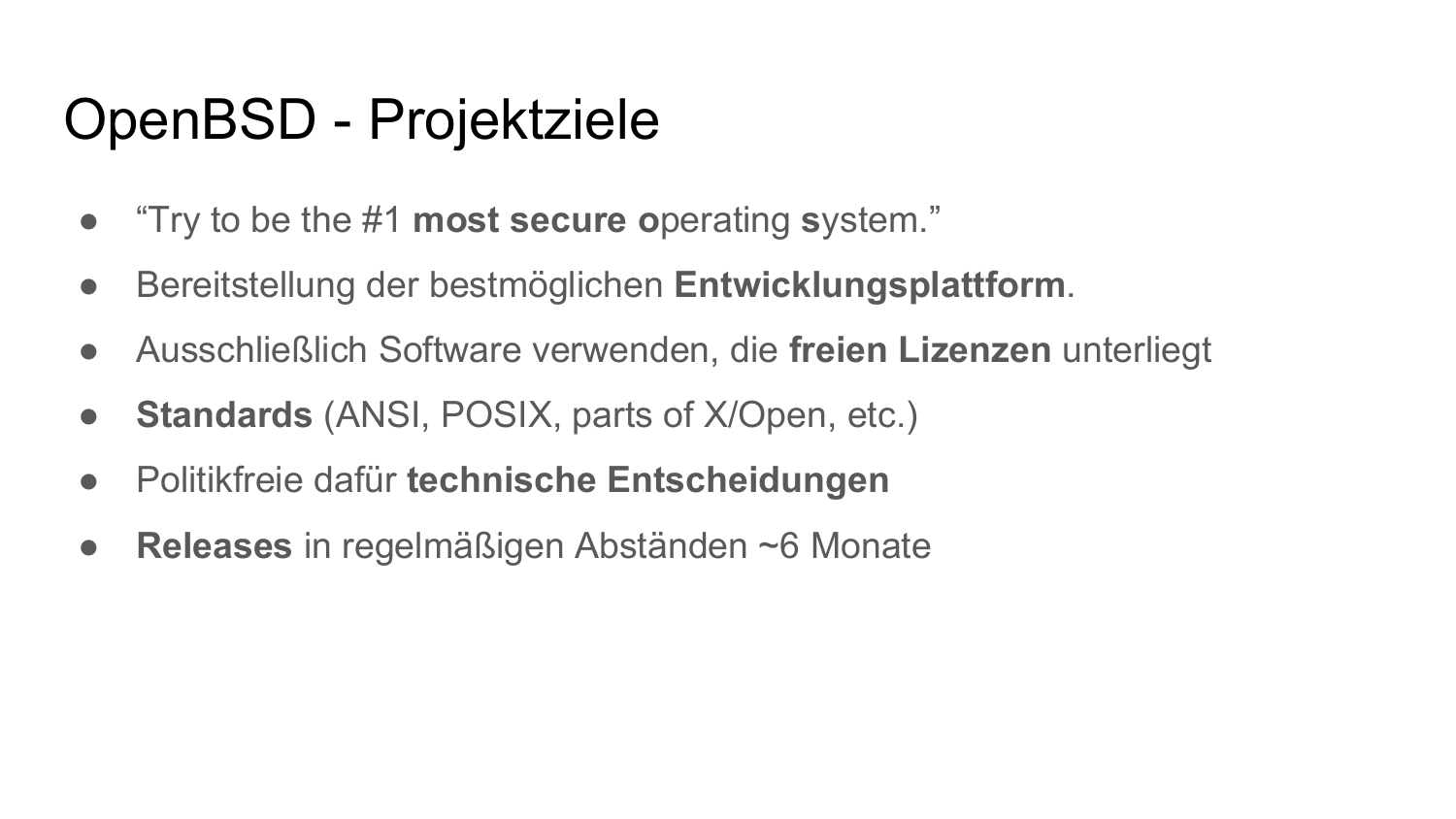#### Release Zyklus

**-release**, ca. Alle 6 Monate **-stable**, *Release*, und patches (Support für **6.3** und **6.4**) **-current**, Entwicklungszweig (rolling release)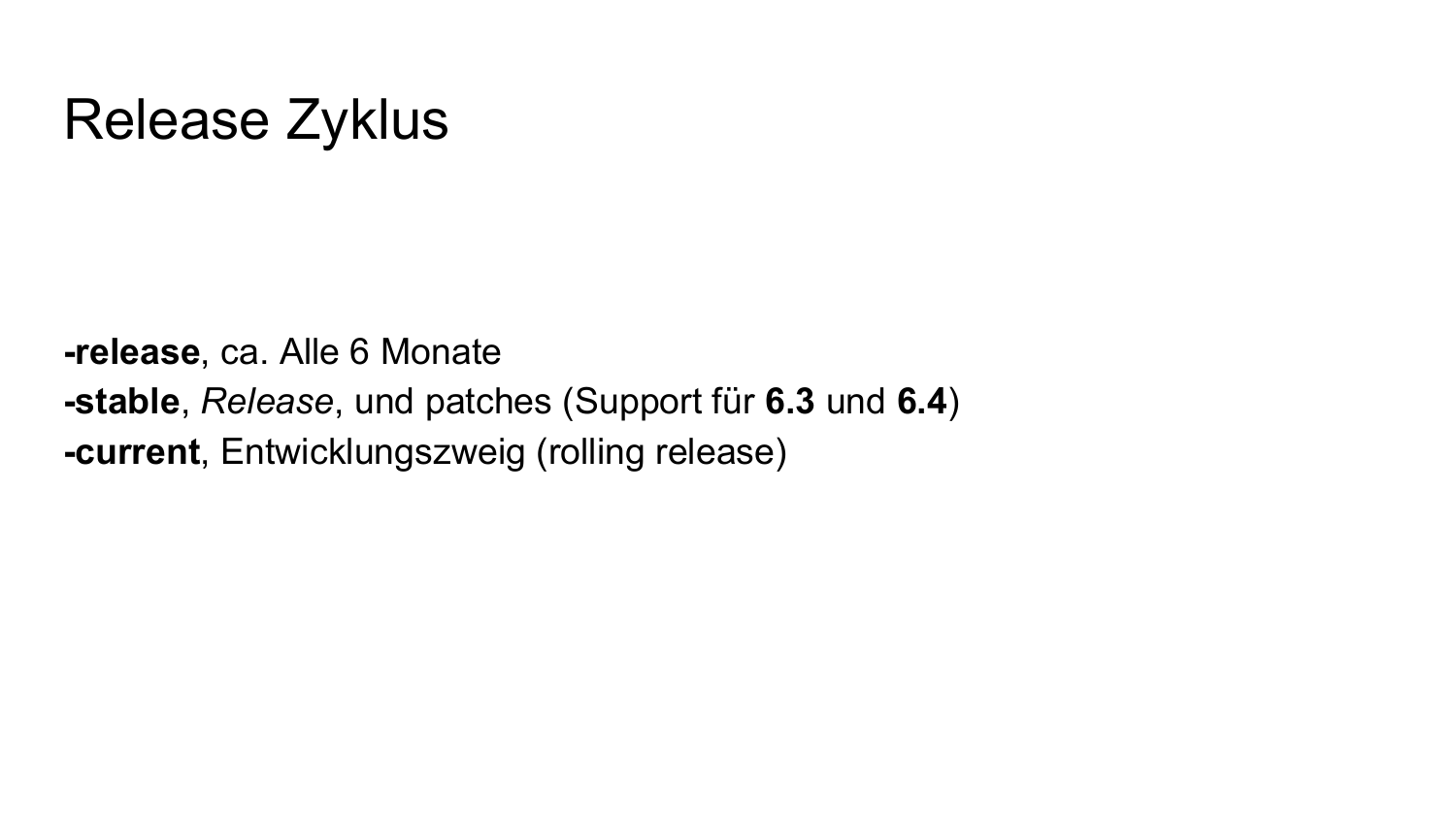#### OpenBSD-Entwicklungskultur

- Theo ist: **Chef**, Koordinator und Motivator
	- Trotzdem ist **OpenBSD ein Team**, mittlerweile ca. 80 Entwickler weltweit
- Wer viel an einem bestimmten **Subsystem** entwickelt wird dafür **verantwortlich.**
- Richtig, sauber und langfristig als schnell.
	- **○ Evolution statt Revolution**
- Aufteilung
	- **○ src (Kernel und Userland)**
	- **○ ports**
	- **○ xenocara (X11)**
		- Xenocara ist die OpenBSD-Build-Infrastruktur für den angepassten X.Org-Server des Projekts
	- **○ www**
- "**In-tree**"-Entwicklung
- **Mehraugenprinzip**
- **● Hackathons**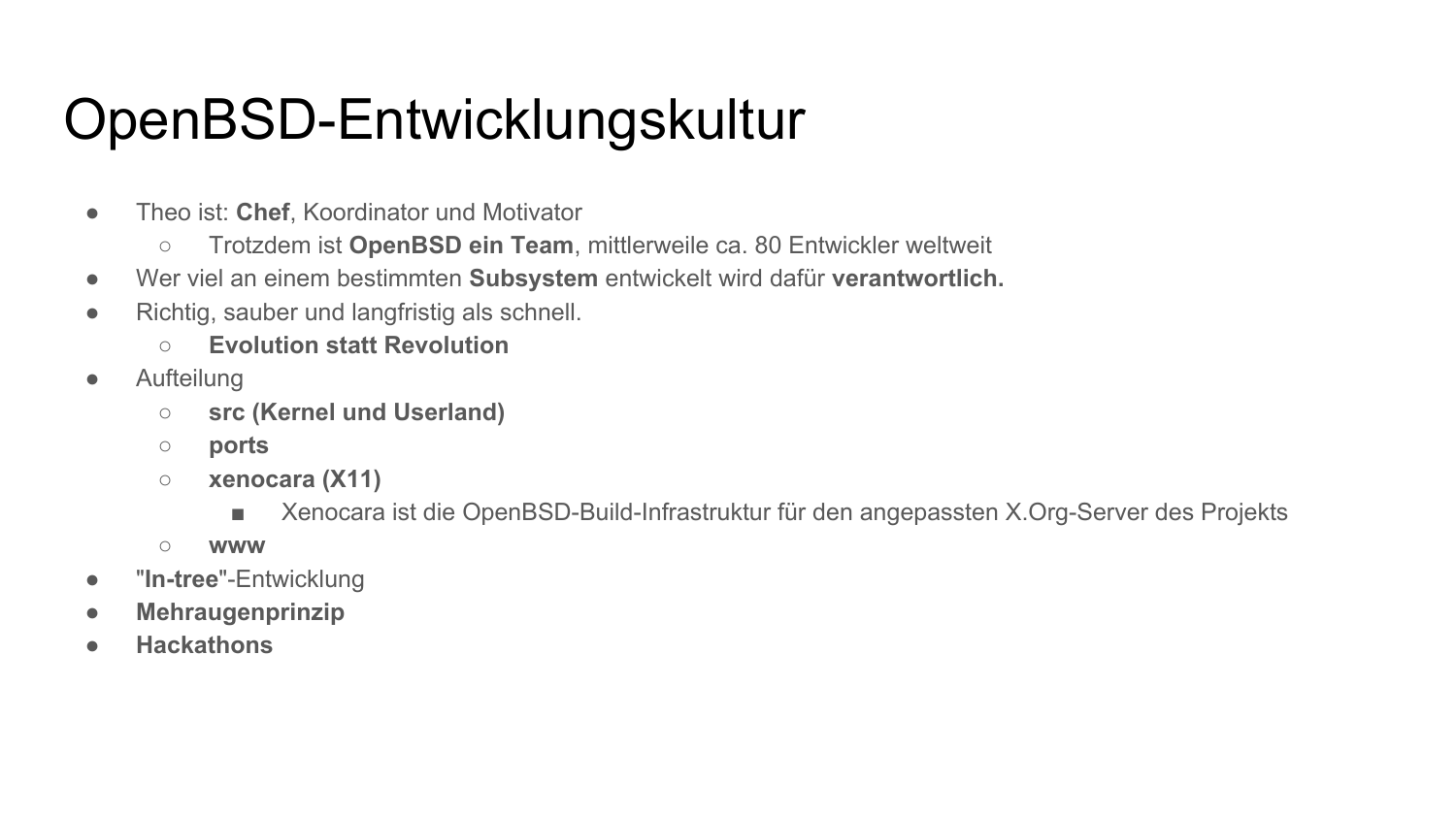

**OpenBSD** 











#### **...and more**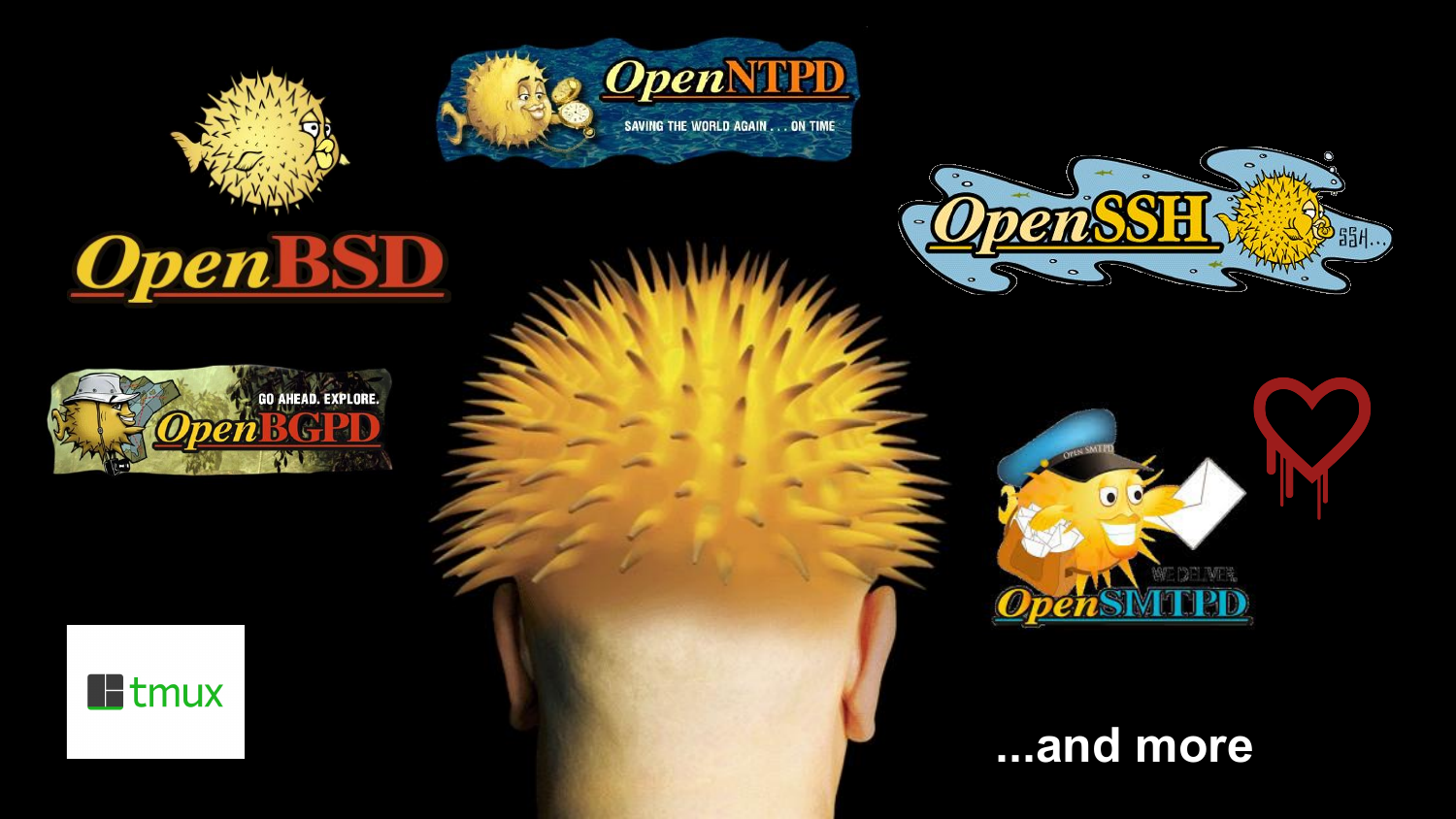## Open**BSD** innovations

Software und Ideen entwickelt oder betreut vom OpenBSD Projekt: [https://www.openbsd.org/innovations.html](http://www.openbsd.org/innovations.html)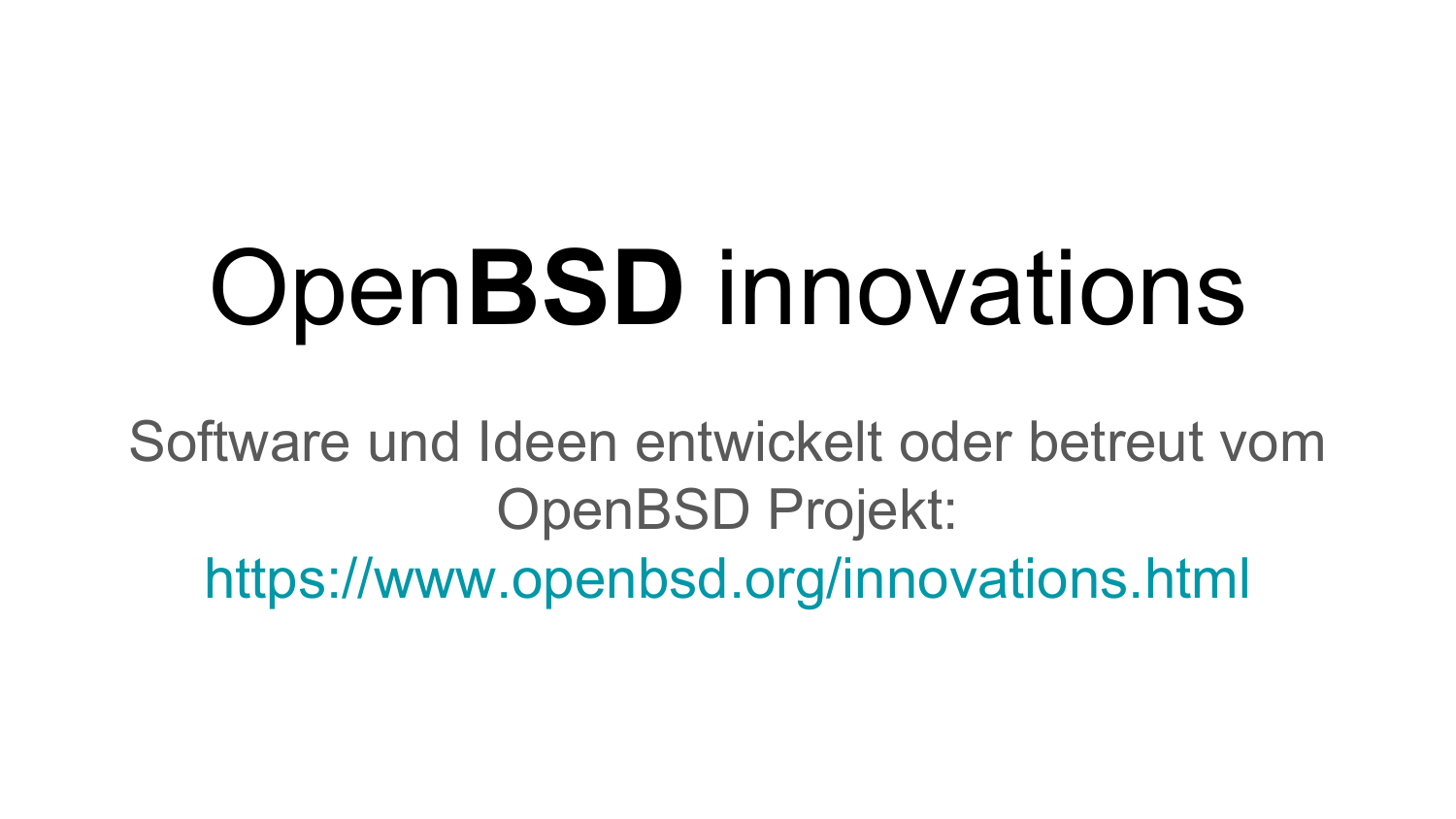- **● [ypbind\(8\),](https://man.openbsd.org/ypbind.8) [ypset\(8\),](https://man.openbsd.org/ypset.8) [ypcat\(1\)](https://man.openbsd.org/ypcat.1)[, ypmatch\(1\)](https://man.openbsd.org/ypmatch.1)[, ypwhich\(1\)](https://man.openbsd.org/ypwhich.1)**
- **● [ypserv\(8\)](https://man.openbsd.org/ypserv.8)**
- **● [mopd\(8\)](https://man.openbsd.org/mopd.8)**
- **● [AnonCVS](http://www.openbsd.org/anoncvs.html)**
- **● [aucat\(1\)](https://man.openbsd.org/aucat.1)**
- **● [OpenSSH](https://www.openssh.com/)**
- **● [mg\(1\)](https://man.openbsd.org/mg.1)**
- **● [m4\(1\)](https://man.openbsd.org/m4.1)**
- **● [pf\(4\)](https://man.openbsd.org/pf.4)[, pfctl\(8\),](https://man.openbsd.org/pfctl.8) [pflogd\(8\)](https://man.openbsd.org/pflogd.8)[, authpf\(8\)](https://man.openbsd.org/authpf.8)[, ftp-proxy\(8\)](https://man.openbsd.org/ftp-proxy.8)**
- **● [systrace\(4\)](https://man.openbsd.org/OpenBSD-5.9/systrace.4)[, systrace\(1\)](https://man.openbsd.org/OpenBSD-5.9/systrace.1)**
- **● [spamd\(8\)](https://man.openbsd.org/spamd.8)**
- **● [dc\(1\)](https://man.openbsd.org/dc.1)**
- **● [bc\(1\)](https://man.openbsd.org/bc.1)**
- **● [sensorsd\(8\)](https://man.openbsd.org/sensorsd.8)**
- **● [pkg\\_add\(1\)](https://man.openbsd.org/pkg_add.1)**
- **● [carp\(4\)](https://man.openbsd.org/carp.4)**
- **● [OpenBGPD](http://www.openbgpd.org/) includin[g bgpd\(8\)](https://man.openbsd.org/bgpd.8) an[d bgpctl\(8\)](https://man.openbsd.org/bgpctl.8)**
- **● [dhclient\(8\)](https://man.openbsd.org/dhclient.8)**
- **● [dhcpd\(8\)](https://man.openbsd.org/dhcpd.8)**
- **● [hotplugd\(8\)](https://man.openbsd.org/hotplugd.8)**
- **● [OpenNTPD](http://www.openntpd.org/) includin[g ntpd\(8\)](https://man.openbsd.org/ntpd.8) an[d ntpctl\(8\):](https://man.openbsd.org/ntpctl.8)**
- **● [dpb\(1\)](https://man.openbsd.org/dpb.1)**
- **● [ospfd\(8\),](https://man.openbsd.org/ospfd.8) [ospfctl\(8](https://man.openbsd.org/ospfctl.8)**
- **● [ifstated\(8\)](https://man.openbsd.org/ifstated.8)**
- **● [bioctl\(8\)](https://man.openbsd.org/bioctl.8)**
- **● [hostapd\(8\)](https://man.openbsd.org/hostapd.8)**
- **● [watchdogd\(8\):](https://man.openbsd.org/watchdogd.8)**
- **● [sdiff\(1\)](https://man.openbsd.org/sdiff.1)**
- **● [dvmrpd\(8\),](https://man.openbsd.org/dvmrpd.8) [dvmrpctl\(8\)](https://man.openbsd.org/dvmrpctl.8)**
- **● [ripd\(8\)](https://man.openbsd.org/ripd.8)[, ripctl\(8\)](https://man.openbsd.org/ripctl.8)**
- **● [pkg-config\(1\)](https://man.openbsd.org/pkg-config.1)**
- **● [relayd\(8\)](https://man.openbsd.org/relayd.8) wit[h relayctl\(8\)](https://man.openbsd.org/relayctl.8)**
- **● [cwm\(1\)](https://man.openbsd.org/cwm.1)**
- **● [ospf6d\(8\),](https://man.openbsd.org/ospf6d.8) [ospf6ctl\(8\)](https://man.openbsd.org/ospf6ctl.8)**
- **● [libtool\(1\)](https://man.openbsd.org/libtool.1)**
- **● [snmpd\(8\),](https://man.openbsd.org/snmpd.8) [snmpctl\(8\)](https://man.openbsd.org/snmpctl.8)**
- **● [sysmerge\(8\)](https://man.openbsd.org/sysmerge.8)**
- **● [ypldap\(8\)](https://man.openbsd.org/ypldap.8)**
- **● [OpenSMTPD](https://www.opensmtpd.org/) including [smtpd\(8\)](https://man.openbsd.org/smtpd.8)[, smtpctl\(8\),](https://man.openbsd.org/smtpctl.8) [makemap\(8\)](https://man.openbsd.org/makemap.8)**
- **● [mandoc](http://mdocml.bsd.lv/) including [mandoc\(1\),](https://man.openbsd.org/mandoc.1) [man\(1\),](https://man.openbsd.org/man.1) [apropos\(1\),](https://man.openbsd.org/apropos.1) [makewhatis\(8\),](https://man.openbsd.org/makewhatis.8) [man.cgi\(8\)](https://man.openbsd.org/man.cgi.8)**
- **● [ldapd\(8\)](https://man.openbsd.org/ldapd.8), [ldapctl\(8\)](https://man.openbsd.org/ldapctl.8)**
- **● [OpenIKED](http://www.openiked.org/) includin[g iked\(8\)](https://man.openbsd.org/iked.8) an[d ikectl\(8\)](https://man.openbsd.org/ikectl.8)**
- **● [iscsid\(8\)](https://man.openbsd.org/iscsid.8)[, iscsictl\(8\)](https://man.openbsd.org/iscsictl.8)**
- **● [rc.d\(8\)](https://man.openbsd.org/rc.d.8)[, rc.subr\(8\)](https://man.openbsd.org/rc.subr.8)**
- **● [tftpd\(8\)](https://man.openbsd.org/tftpd.8)**
- **● [npppd\(8\),](https://man.openbsd.org/npppd.8) [npppctl\(8\)](https://man.openbsd.org/npppctl.8)**
- **● [ldomd\(8\)](https://man.openbsd.org/ldomd.8)[, ldomctl\(8\)](https://man.openbsd.org/ldomctl.8)**
- **● [sndiod\(8\)](https://man.openbsd.org/sndiod.8)**
- **● [cu\(1\)](https://man.openbsd.org/cu.1)**
- **● [identd\(8\)](https://man.openbsd.org/identd.8)**
- **● [slowcgi\(8\)](https://man.openbsd.org/slowcgi.8)**
- **● [signify\(1\)](https://man.openbsd.org/signify.1)**
- **● [htpasswd\(1\)](https://man.openbsd.org/htpasswd.1)**
- **● [LibreSSL](https://www.libressl.org/)**
- **● [httpd\(8\)](https://man.openbsd.org/httpd.8)**
- **● [rcctl\(8\)](https://man.openbsd.org/rcctl.8)**
- **● [file\(1\)](https://man.openbsd.org/file.1)**
- **● [doas\(1\)](https://man.openbsd.org/doas.1)**
- **● [radiusd\(8\)](https://man.openbsd.org/radiusd.8)**
- **● [eigrpd\(8\),](https://man.openbsd.org/eigrpd.8) [eigrpctl\(8\)](https://man.openbsd.org/eigrpctl.8)**
- **● [rebound\(8\)](https://man.openbsd.org/rebound.8):**
- **● [vmm\(4\),](https://man.openbsd.org/vmm.4) [vmd\(8\),](https://man.openbsd.org/vmd.8) [vmctl\(8\)](https://man.openbsd.org/vmctl.8).**
- **● [pdisk\(8\)](https://man.openbsd.org/pdisk.8)**
- **● [mknod\(8\)](https://man.openbsd.org/mknod.8)**
- **● [audioctl\(1\)](https://man.openbsd.org/audioctl.1)**
- **● [switchd\(8\)](https://man.openbsd.org/switchd.8)[, switchctl\(8\)](https://man.openbsd.org/switchctl.8)**
- **● [acme-client\(1\)](https://man.openbsd.org/acme-client.1)**
- **● [syspatch\(8\)](https://man.openbsd.org/syspatch.8)**
- **● [xenodm\(1\)](https://man.openbsd.org/xenodm.1)**
- **● [ocspcheck\(8\)](https://man.openbsd.org/ocspcheck.8)**
- **● [slaacd\(8\)](https://man.openbsd.org/slaacd.8)**
- **● [rad\(8\)](https://man.openbsd.org/rad.8)**
- **● [tmux](http://tmux.github.io/)[, tmux\(1\)](https://man.openbsd.org/tmux.1)**
- **● [ldpd\(8\)](https://man.openbsd.org/ldpd.8)[, ldpctl\(8\)](https://man.openbsd.org/ldpctl.8)**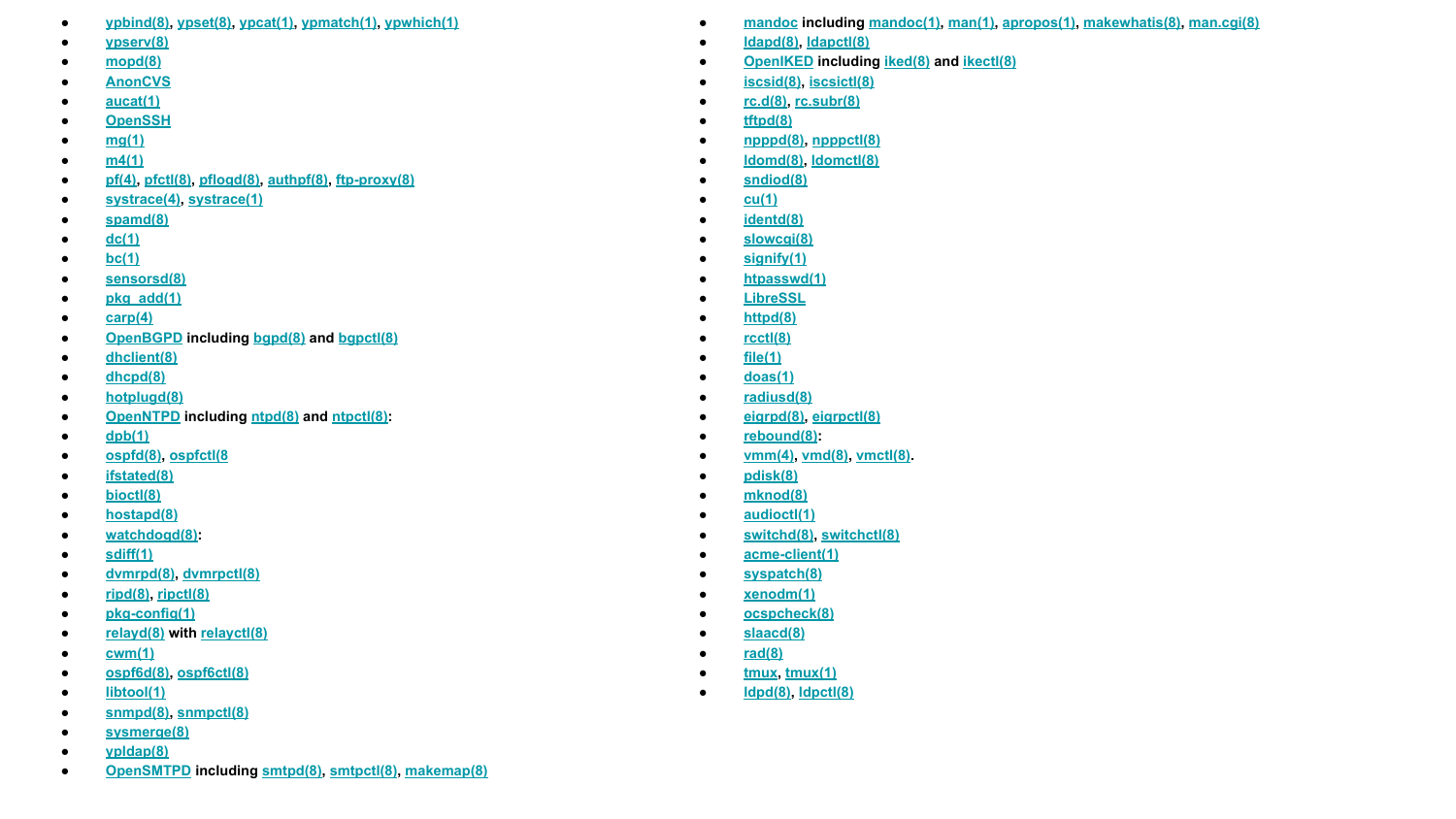#### pledge(2)

}

#### if (**pledge**("**rpath dns audio proc**", NULL) == -1) {

**err**(1, "pledge");

- **● rpath**
	- A number of system calls are allowed if they only cause read-only effects on the filesystem[: chdir\(2\),](http://man.openbsd.org/chdir.2) [getcwd\(3\)](http://man.openbsd.org/getcwd.3)[, openat\(2\),](http://man.openbsd.org/openat.2) [fstatat\(2\),](http://man.openbsd.org/fstatat.2) [faccessat\(2\),](http://man.openbsd.org/faccessat.2) [readlinkat\(2\),](http://man.openbsd.org/readlinkat.2) [lstat\(2\),](http://man.openbsd.org/lstat.2) [chmod\(2\)](http://man.openbsd.org/chmod.2)[, fchmod\(2\)](http://man.openbsd.org/fchmod.2), [fchmodat\(2\)](http://man.openbsd.org/fchmodat.2), [chflags\(2\)](http://man.openbsd.org/chflags.2)[, chflagsat\(2\)](http://man.openbsd.org/chflagsat.2)[, chown\(2\)](http://man.openbsd.org/chown.2), [fchown\(2\)](http://man.openbsd.org/fchown.2)[, fchownat\(2\)](http://man.openbsd.org/fchownat.2)[, fstat\(2\)](http://man.openbsd.org/fstat.2), [getfsstat\(2\)](http://man.openbsd.org/getfsstat.2)
- **● dns**
	- Subsequent to a successfu[l open\(2\)](http://man.openbsd.org/open.2) of /etc/resolv.conf, a few system calls become able to allow DNS network transactions[: sendto\(2\)](http://man.openbsd.org/sendto.2)[, recvfrom\(2\)](http://man.openbsd.org/recvfrom.2), [socket\(2\),](http://man.openbsd.org/socket.2) [connect\(2\)](http://man.openbsd.org/connect.2)
- **● proc**
	- Allows the following process relationship operations[: fork\(2\)](http://man.openbsd.org/fork.2), [vfork\(2\)](http://man.openbsd.org/vfork.2)[, kill\(2\)](http://man.openbsd.org/kill.2), [getpriority\(2\),](http://man.openbsd.org/getpriority.2) [setpriority\(2\),](http://man.openbsd.org/setpriority.2) [setrlimit\(2\)](http://man.openbsd.org/setrlimit.2), [setpgid\(2\)](http://man.openbsd.org/setpgid.2), [setsid\(2\)](http://man.openbsd.org/setsid.2)
- **● audio**
	- Allows a subset of [ioctl\(2\)](http://man.openbsd.org/ioctl.2) operations on [audio\(4\)](http://man.openbsd.org/audio.4) devices (se[e sio\\_open\(3\)](http://man.openbsd.org/sio_open.3) for more information): AUDIO\_GETPOS, AUDIO\_GETPAR, AUDIO\_SETPAR, AUDIO\_START, AUDIO\_STOP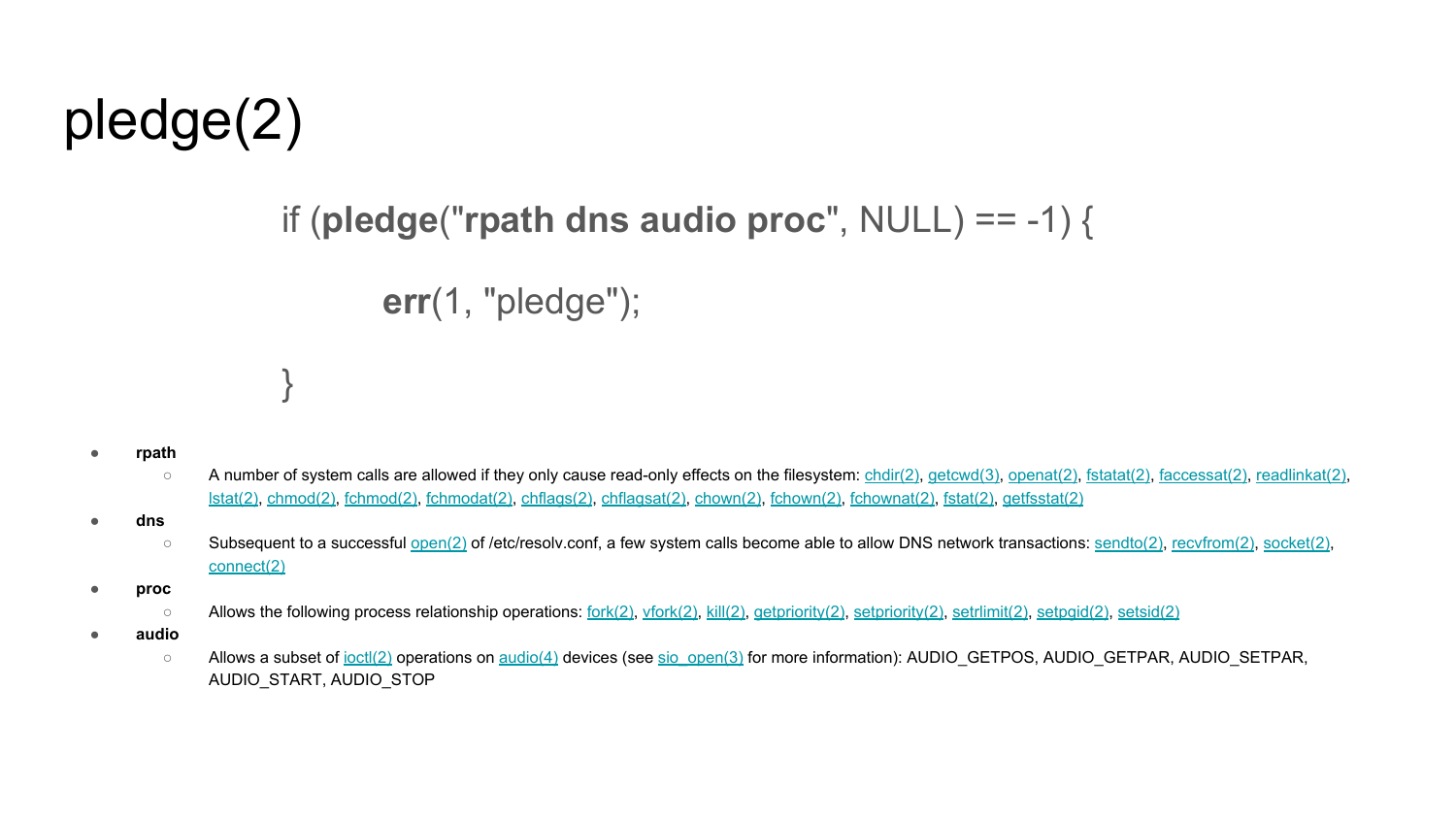#### OpenBSD - Standard installation

- **5 min** erledigt (KISS)
- Security by default
- Aktuelle Software
	- Firefox
	- Xfce
	- Chromium
- Vollständiges Betriebssystem
	- Kernel

 $\bullet$  ...

- Userland
- Xenocara (based on X.Org 7.7 with xserver 1.19.6 …)
- LLVM/Clang/LLD 6.0.0
- Perl 5.24.3, NSD 4.1.25, Unbound 1.8.1
- $\bullet$  syspatch $(8)$
- $\bullet$  vmm(4), vmd(8), vmct $(8)$
- $\bullet$  httpd $(8)$
- $\bullet$  pf(4)
- $\bullet$  ipsec(4)
- $\bullet$  rcctl $(8)$
- $\bullet$  ifconfig(8)
- $\bullet$  doas(1)
- $\bullet$  tmux(1)
- $\bullet$  cwm(1)
- ...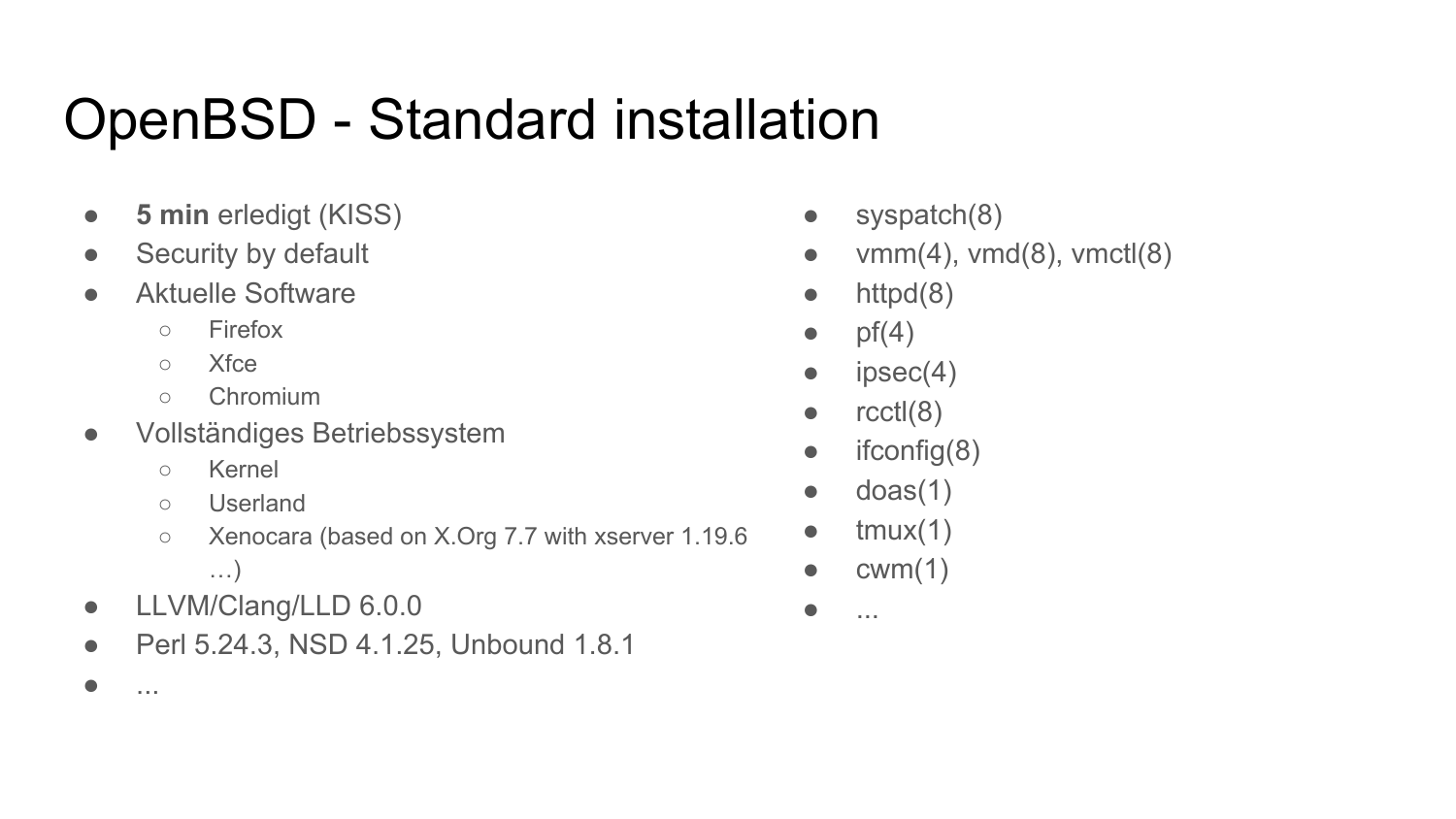#### OpenBSD 6.4

- Simultaneous MultiThreading (SMT)- Hyper-Threading
	- **(Fri, 2 Nov 2018) CVE-2018-5407**: new side-channel vulnerability on SMT/Hyper-Threading architectures
- OpenBSD/**arm64 mit ACPI**
- Mehr Hardware Support
- Mehr **OpenBSD-Hypervisor** vmm(4)
- **radeondrm**(4) driver was updated to code based on Linux 4.4.155
- IEEE 802.11 **'join'** feature … alles über **ifconfig(8)**
- Mehr **Security** (New RETGUARD, MAP STACK ... Meltdown, SpectreRSB Intel L1 mitigations...)
- Mehr OpenSMTPD OpenBGPD, OpenSSH und LibreSSL 2.8.2
- **unveil**(2) und mehr **pledge**(2)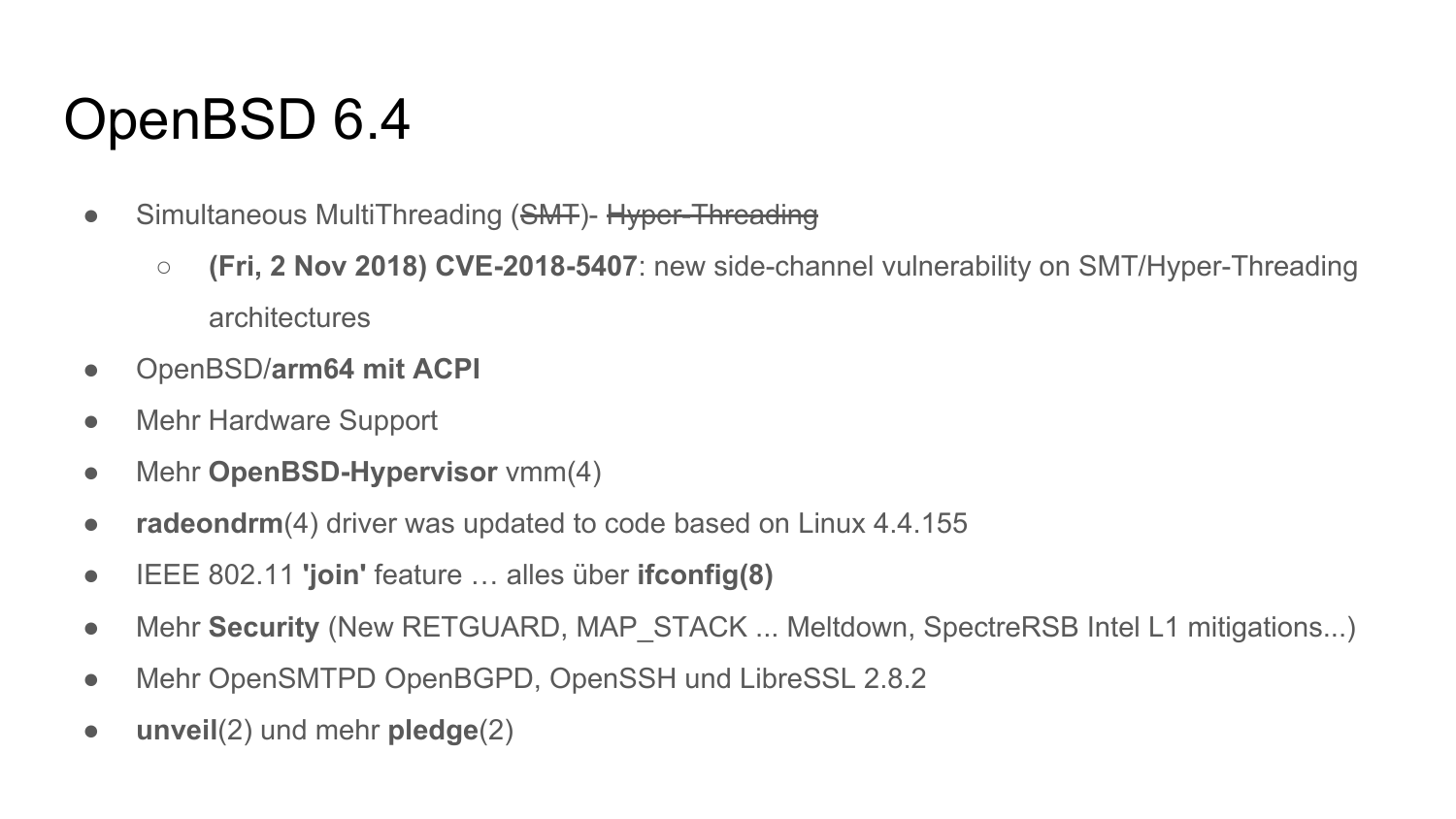#### unvail(2)

```
if (unveil("/etc/pf.os", "r") == -1) {
     err(1, "unveil");
}
```
- [R](http://man.openbsd.org/unveil.2#r) -Make path available for **read** operations, corresponding to the [pledge\(2\)](http://man.openbsd.org/pledge.2) promise rpath.
- [W](http://man.openbsd.org/unveil.2#w) -Make path available for **write** operations, corresponding to th[e pledge\(2\)](http://man.openbsd.org/pledge.2) promise wpath.
- [X](http://man.openbsd.org/unveil.2#x)  Make path available for **execute** operations, corresponding to the [pledge\(2\)](http://man.openbsd.org/pledge.2) promise exec.
- [C](http://man.openbsd.org/unveil.2#c) Allow path to be **created** and **removed**, corresponding to the [pledge\(2\)](http://man.openbsd.org/pledge.2) promise cpath.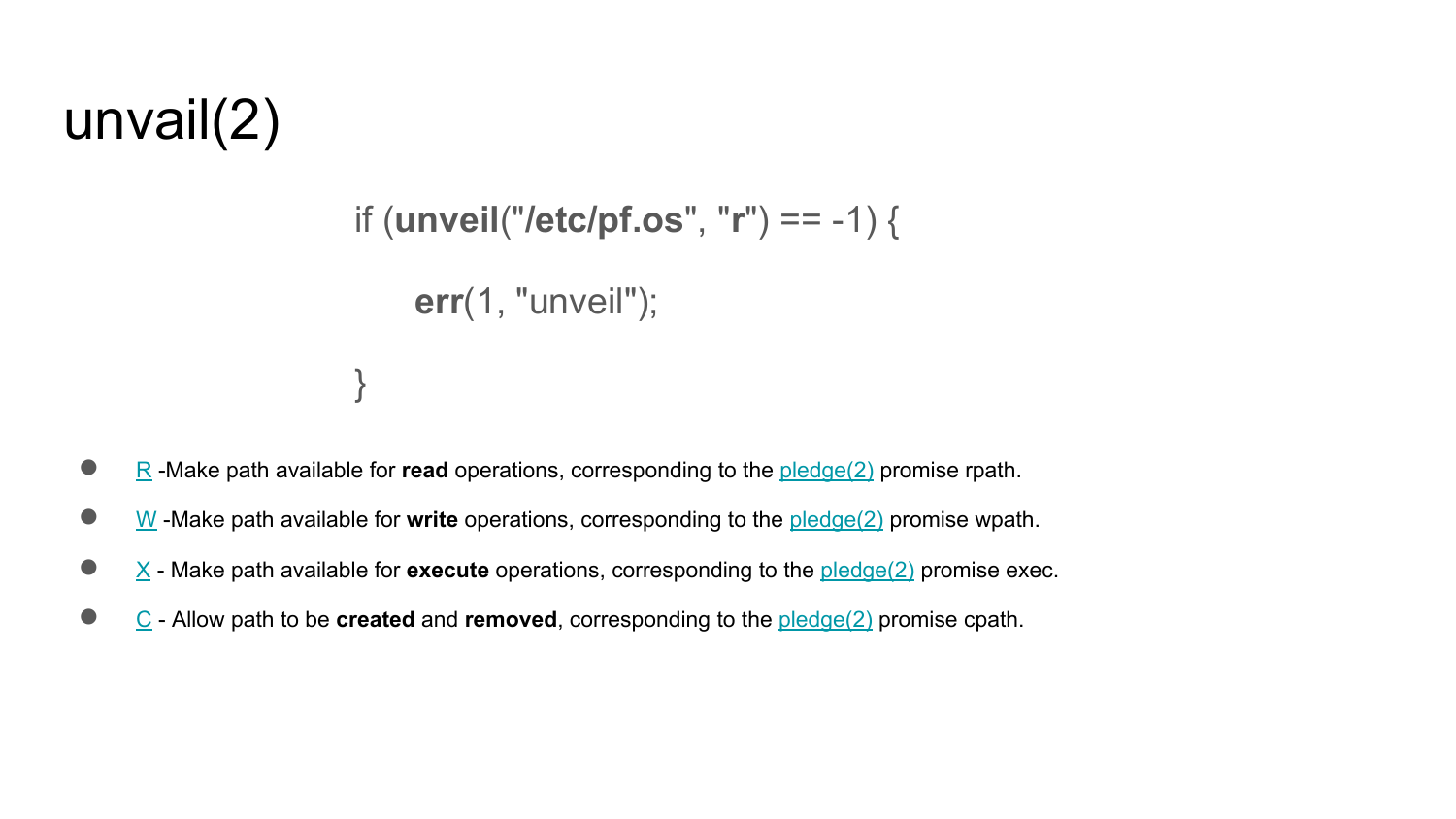#### Ausblick auf OpenBSD 6.5

**Das kann niemand zu 100% sagen. Wieso? OpenSource!**

- OpenSMTPD, OpenBGPD**!**
- unveil(2)**!**
- Mehr Hardware Support**!**
- SMP network**!**
- SMP syscalls!
- Mehr KDE5 Applikationen**!**
- GitLab**!?**
- **●** X11 Security**?**

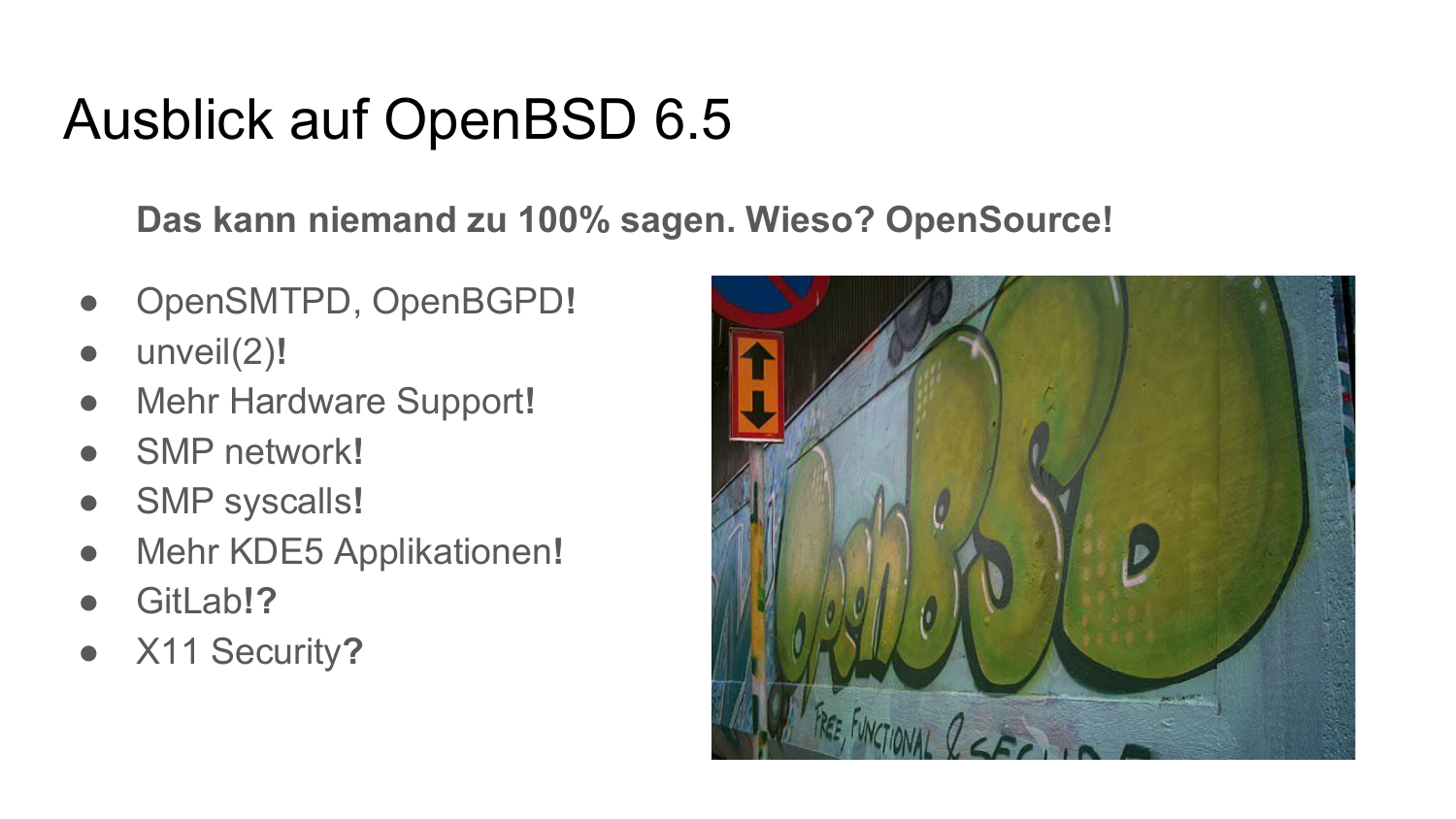## OpenBSD ist nicht perfekt!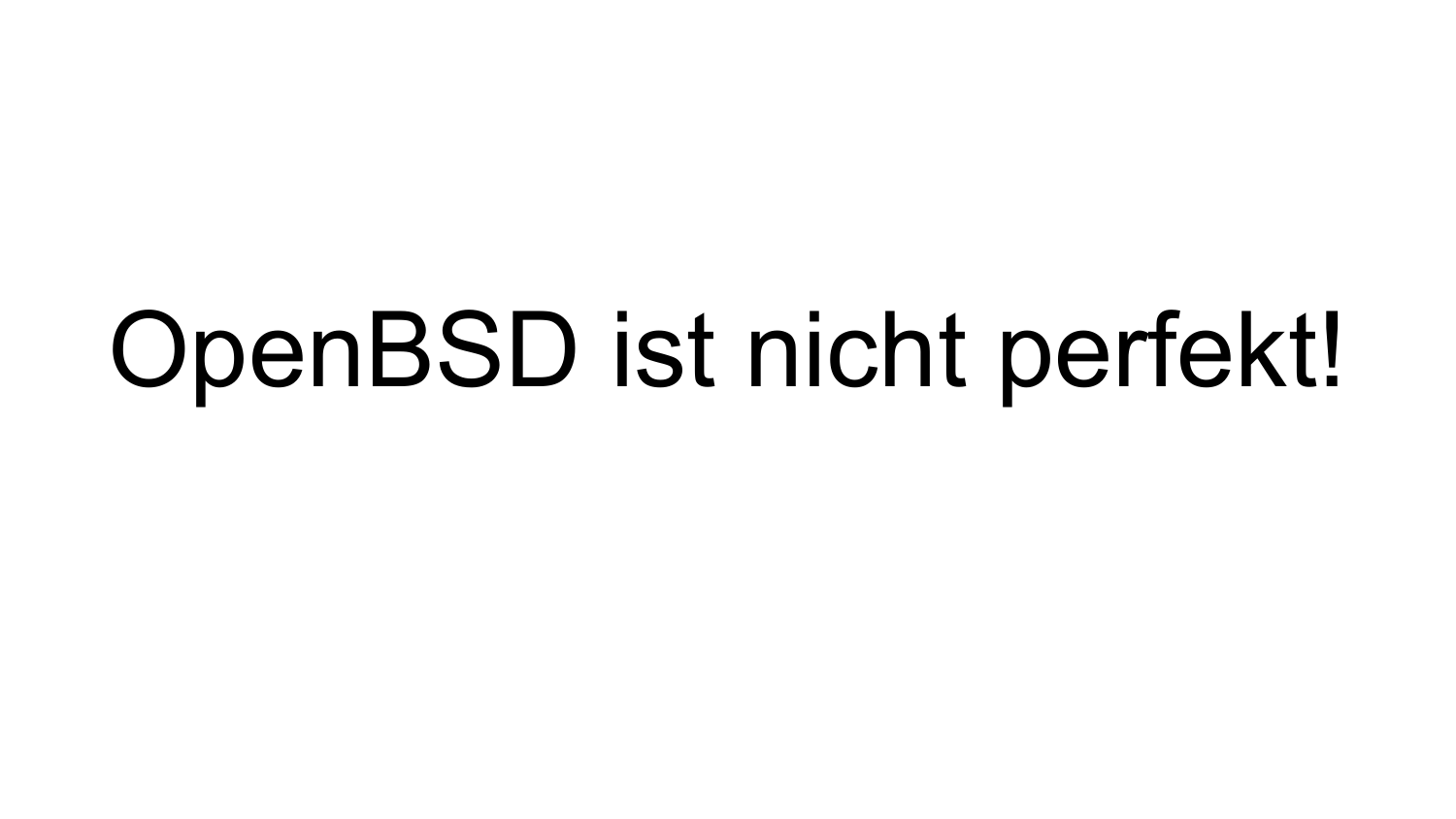#### **Pros**

- **● Security "Secure by default"**
- **● Stabilität**
- **● Dokumentation**
- **● Ein OS aus einem Guss**
- **● Benutzerfreundliche Konzepte**
- **● Stabile, moderne Software (packages)**
- **● Server und Desktop OS**
- **● Kein systemd**

## **Cons**

- **● Security kostet**
- **● SMP**
- **● Filesystem**
	- **○ ZFS?**
- **● Keinen grafischen Installer**
- **● NVidia**
- **● Wayland**
- **● Docker**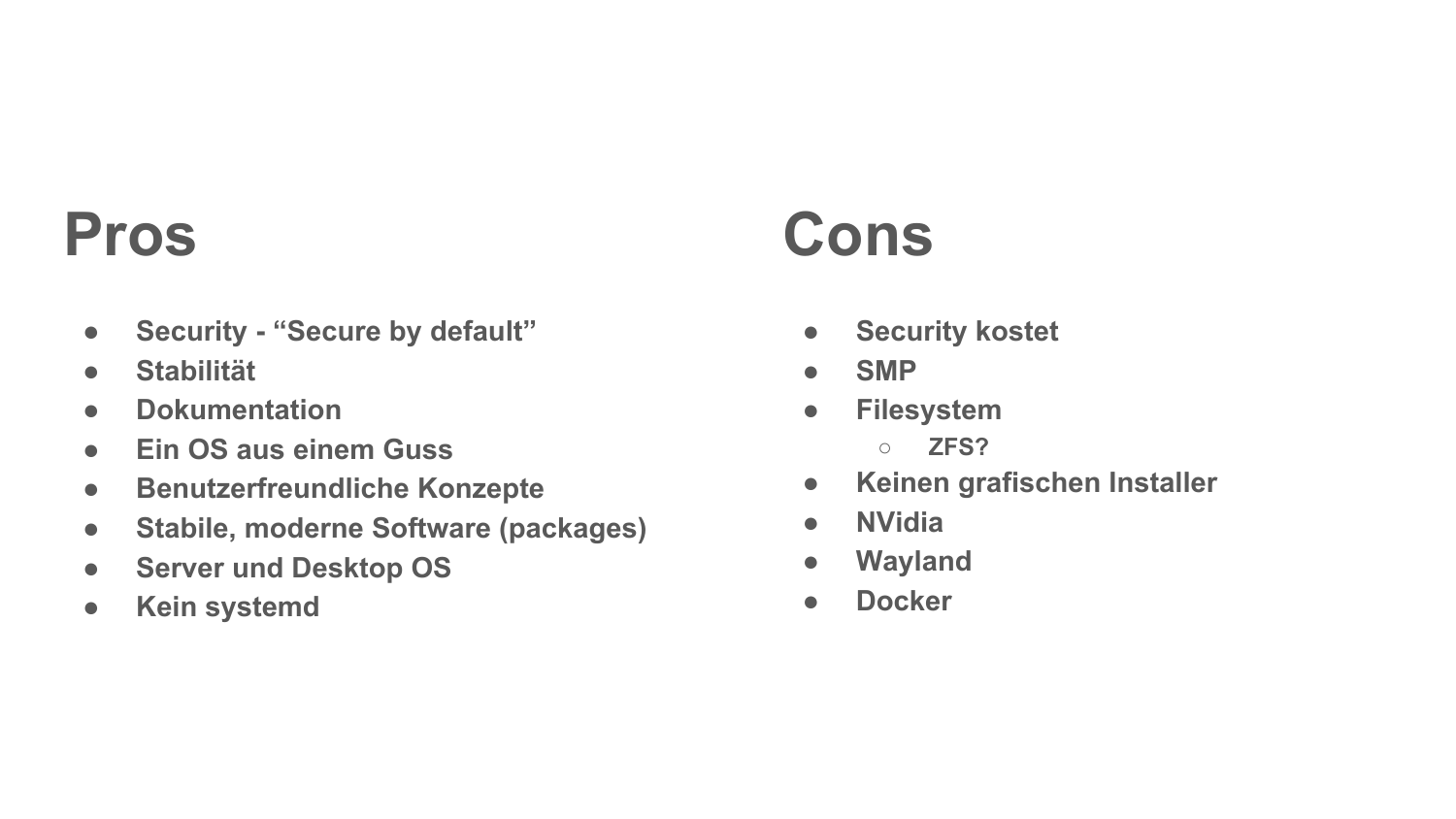# Wir sollten